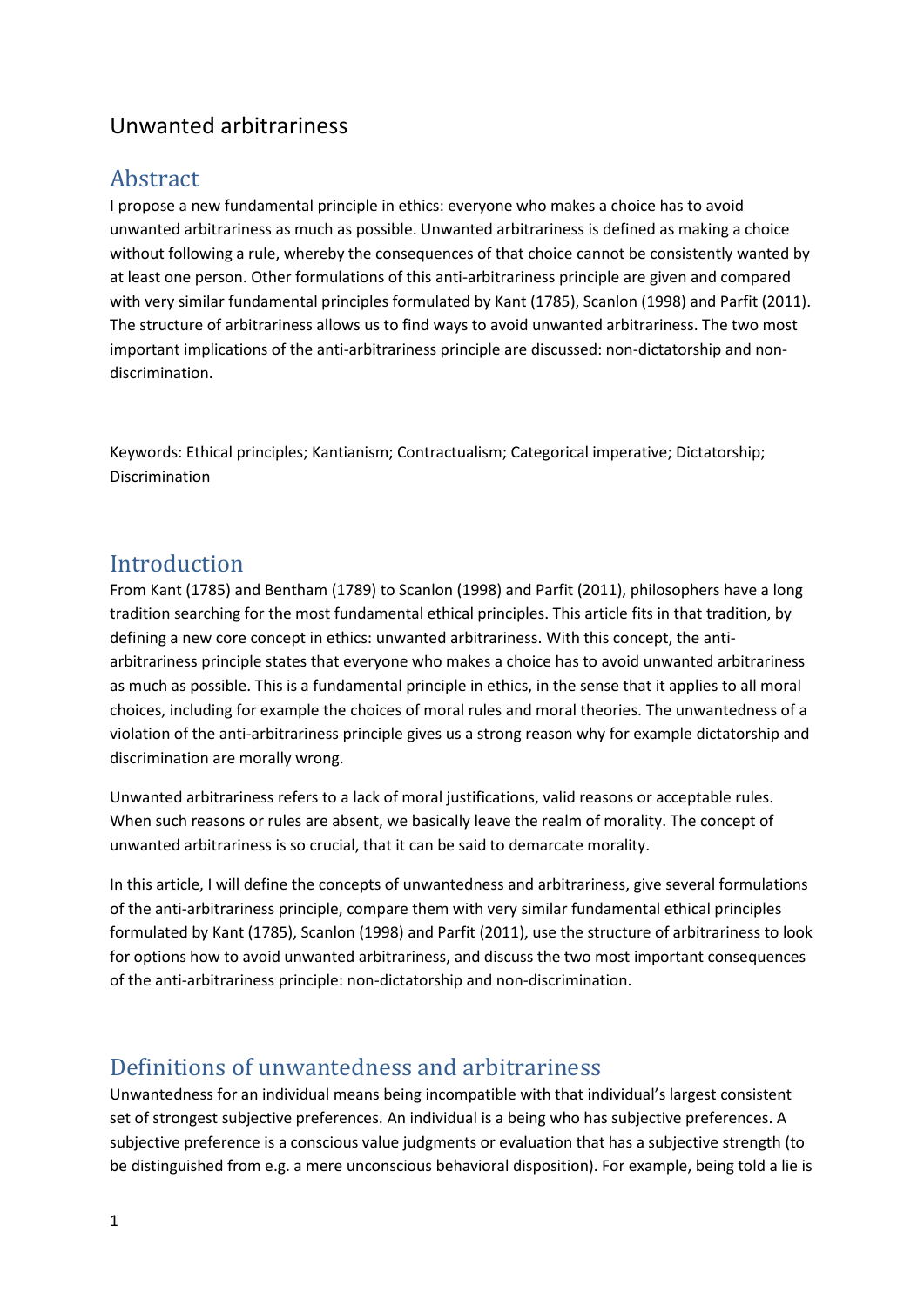incompatible with a preference for knowing the truth. Two preferences are mutually inconsistent when it is unfeasible or logically impossible to satisfy them both. An individual can freely choose the method to construct the own strongest consistent set of preferences. One method to construct your individual consistent set, is: consider the list of everything you want, ranked according to personal value or strength, with the strongest preferences at the top. Move down the list and delete the items on the list that are incompatible with the higher non-deleted items. The remaining items form a consistent set of your strongest preferences. Everything that is not logically compatible with this remaining list of your strongest preferences, cannot be consistently wanted by you. Everything that is compatible, can be consistently wanted. Saying that you cannot consistently want something is the same as saying that you can reasonably object against it.

Arbitrariness means selecting an element (or subset) of a set without using a selection rule. A selection rule is a rule that logically determines the selection. It is an if-then statement that consists of a set of conditions with logical operators (conjunctions, disjunctions, negations). For example: "If element X has conditions A and B or not C, then select X." If the question "Why selecting element X instead of element Y?" has no answer that refers to a selection rule (for example if the only answer is "Therefore!"), then selecting X is arbitrary.

Combining the above definitions of unwantedness and arbitrariness, we can define unwanted arbitrariness as making a choice without following a selection rule, whereby the consequences of that choice cannot be consistently wanted by at least one person. Here, a choice can be defined as a conscious decision. Making a choice means consciously selecting an element from a choice set, the set of eligible options. These eligible options can be feasible actions but also for example preferences, allocations, ideas, moral theories or ethical principles.

### Formulations of the anti-arbitrariness principle

The anti-arbitrariness principle states that:

When making a choice, we have to avoid unwanted arbitrariness as much as possible.

To avoid arbitrary exclusion of choices, this principle applies to all possible choices, including very specific actions ("Sit at seat 5 on bus 42 at 1 pm Friday"), to more general choices ("Use public transport"), to justifications ("Take a seat when the seat is empty and you paid for a ticket"), to higher level moral choices ("Choose the action allowed by a contractualist ethic"), to even very basic choices of premises and logical deduction rules used in justifications ("Use deontic logic to determine the validity of an argument"). For practical reasons, we do not have to consider impossible choices ("Avoid unavoidable unwanted arbitrariness").

To avoid arbitrary exclusion of people who have to respect this principle, the principle applies to everyone who is able to make choices based on selection rules. When someone cannot make a choice, that is an exception, but not an arbitrary exception because it is justified using an 'ought implies can' rule: "If you cannot do something, you have no obligation to do it."

But this anti-arbitrariness principle does not yet say what happens if we don't avoid unwanted arbitrariness. Also, the 'as much as possible' hints at the possibility that sometimes unwanted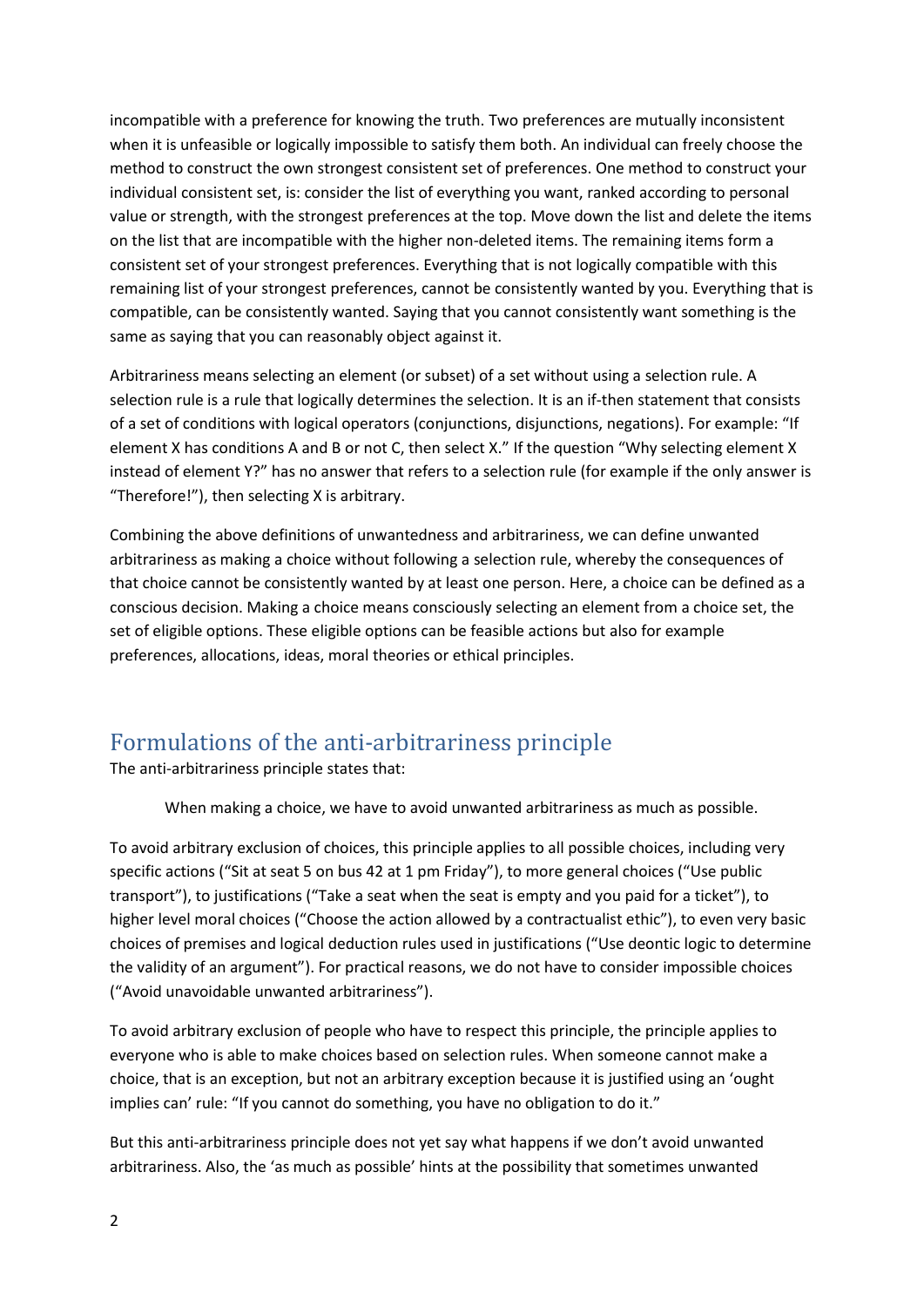arbitrariness may not be avoidable. Therefore, we can give a more exact formulation of the antiarbitrariness principle, in a strong and a weak version.

Anti-arbitrariness principle, first formulation, strong version. If you do not avoid avoidable unwanted arbitrariness when making a choice, you are not allowed to make that choice.

Anti-arbitrariness principle, first formulation, weak version. If you cannot avoid unwanted arbitrariness when making a choice, you are allowed to make that choice but other people may make other choices from the same choice set (i.e. you have to tolerate that other people make other choices).

We can give another formulation of the anti-arbitrariness principle:

For every choice you make, you have to be able to give a justification rule such that you and everyone can consistently want that everyone follows that rule in all possible (including hypothetical) situations (i.e. you and everyone can accept the consequences of a universal compliance by everyone of the justification rule).

A justification rule for (im)permissibility of a choice should be used in a logical deduction. Therefore, it is basically an if-then statement that consists of a set of conditions: "If conditions C apply, then it is permissible to choose X."

As with the first formulation, this second formulation of the anti-arbitrariness principle also comes in two versions.

Anti-arbitrariness principle, second formulation, strong version. If, when making a choice, you cannot give a justification rule of which you would accept universal compliance, then you are not allowed to make that choice nor follow that rule.

Anti-arbitrariness principle, second formulation, weak version. If, when making a choice, you cannot give a justification rule of which everyone would accept universal compliance, then you must accept or tolerate that other people make other choices from the same choice set and follow other justification rules for making those choices.

There are many similarities between the two formulations of the anti-arbitrariness principle, such that they can be said to be roughly equivalent.

First, there is a correspondence between the selection rule and the justification rule. The first formulation works with a selection rule to avoid arbitrariness. In the second formulation, arbitrariness is avoided by the justification rule and by the idea that if you may follow that rule in a specific situation, then everyone may follow that rule in all possible situations. Suppose that the "everyone" and "all possible situations" were no requirements. Replacing them by "some people" and "some situations" would introduce arbitrariness, because arbitrary subsets of the sets of all people and all situations can be chosen.

Second, both formulations look for what can be consistently wanted. The condition "everyone can consistently want that everyone follows that rule in all possible situations" is the opposite of unwanted arbitrariness. Suppose you choose option A arbitrarily and person Y is in a position P in which s/he cannot consistently want that arbitrary choice. If we consider everyone and all possible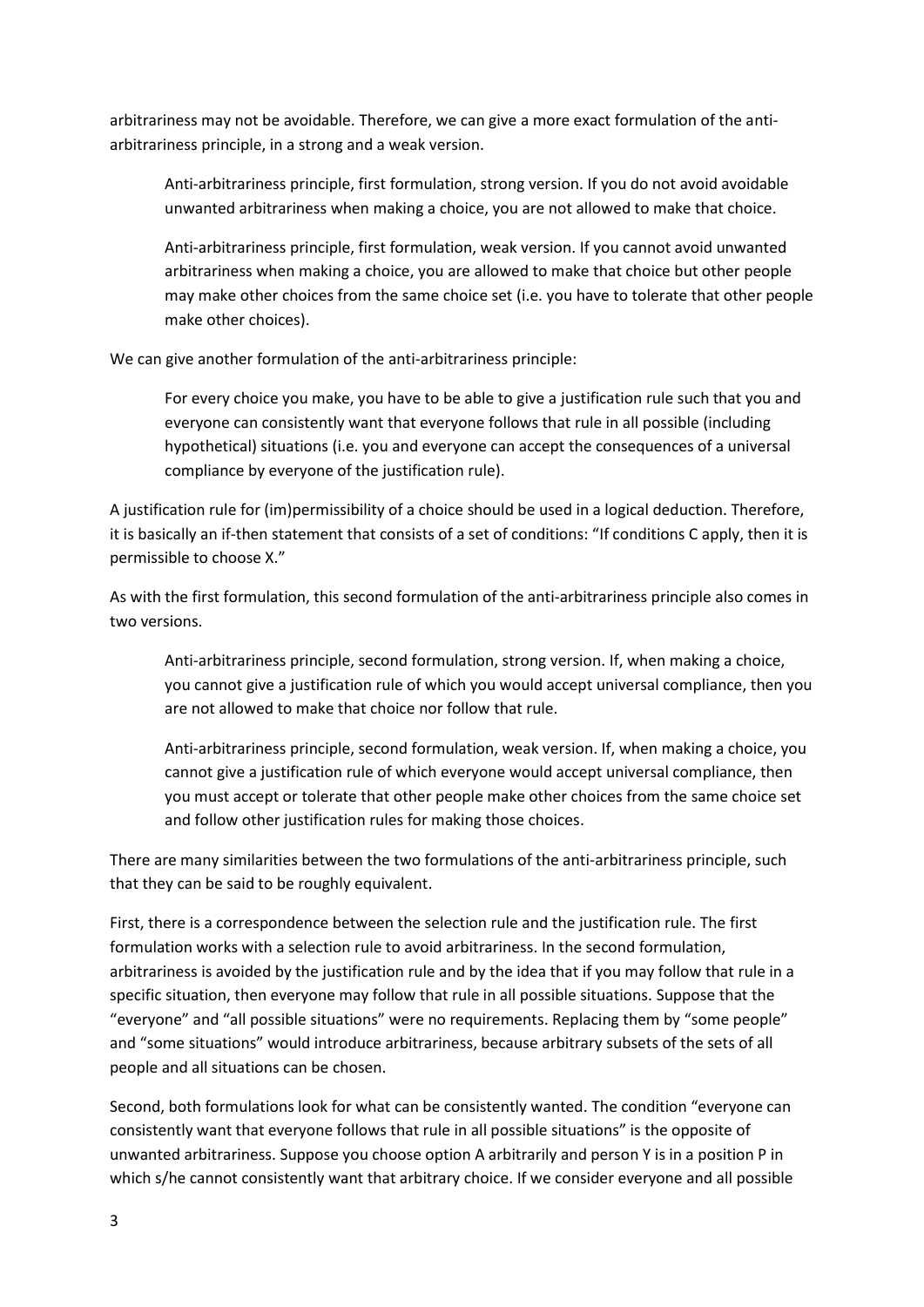situations, this includes the situation where person Y chooses A and you are in the same position P that Y had, in which case you cannot consistently want A.

A third similarity between the two formulations, is that they both come in a weak and a strong version. Unwanted arbitrariness may not always be avoidable, because there may always be someone who cannot consistently want a choice that cannot be based on a selection rule. Similarly, it may not be possible to find a justification rule of which everyone can accept universal compliance. In these cases, people must tolerate that other people make other choices.

A final similarity is that both formulations apply to all possible choices, including the choice of selection and justification rules (in particular the choice of conditions in those rules). That means a selection meta-rule should be given to select the selection rule from the set of all selection rules. Similarly, a justification meta-rule should be given to that justifies the chosen conditions in a justification rule. With the application to all possible choices and the resulting necessary inclusion of such meta-rules (and higher order meta-meta-rules), the anti-arbitrariness principle becomes perhaps the most fundamental principle in ethics.

An example might give some clarification. Consider the situation of taking a seat on the bus. If you choose to take a seat, the rule could be: "If you are white, you may take the seat," or "If you have permission by person X, you may take the seat." But the choice of these conditions is arbitrary (they refer to an arbitrary skin color or person). A better rule would be: "If the seat is empty and you have permission by the people who have a special relationship with the seat, you may take the seat." We have to specify what counts as a special relationship. This can again be done by considering relationships of which everyone can consistently want that they are part of the conditions in the justification rule. Examples of such a special relationship could be 'being the owner of the bus' or 'having reserved the seat'. Having permission could mean 'having paid for a ticket'.

# Connections with other fundamental ethical principles

The anti-arbitrariness principle is related to other fundamental ethical principles discussed by e.g. Kant (1785), Scanlon (1998) and Parfit (2011). These principles are fundamental, in the sense that they are meta-principles that refer to ethical principles or rules to guide our actions.

Kant's first formulation of his famous categorical imperative (unconditional obligation), reads "Act only according to that maxim whereby you can, at the same time, will that it should become a universal law" (Kant, 1785) A maxim is a subjective principle of action, i.e. what the agent beliefs to be the reason for his or her action. A maxim consists of the act (e.g. 'lying') and the motivation (e.g. 'for a benefit'). When you do an action, find your maxim and imagine a world where everyone (who is able and is in a similar position as you are) follows that maxim. Only if everyone can follow that maxim without contradictions and you can rationally will that everyone follows that maxim, you are allowed to do that action.

This universalizability formulation of the categorical imperative implies for example that when making an action, you cannot make an exception for yourself. You cannot say that you are the only one who may follow your maxim. A universal law does not allow for arbitrary exceptions. This reflects an avoidance of unwanted arbitrariness. We end up with the anti-arbitrariness principle if an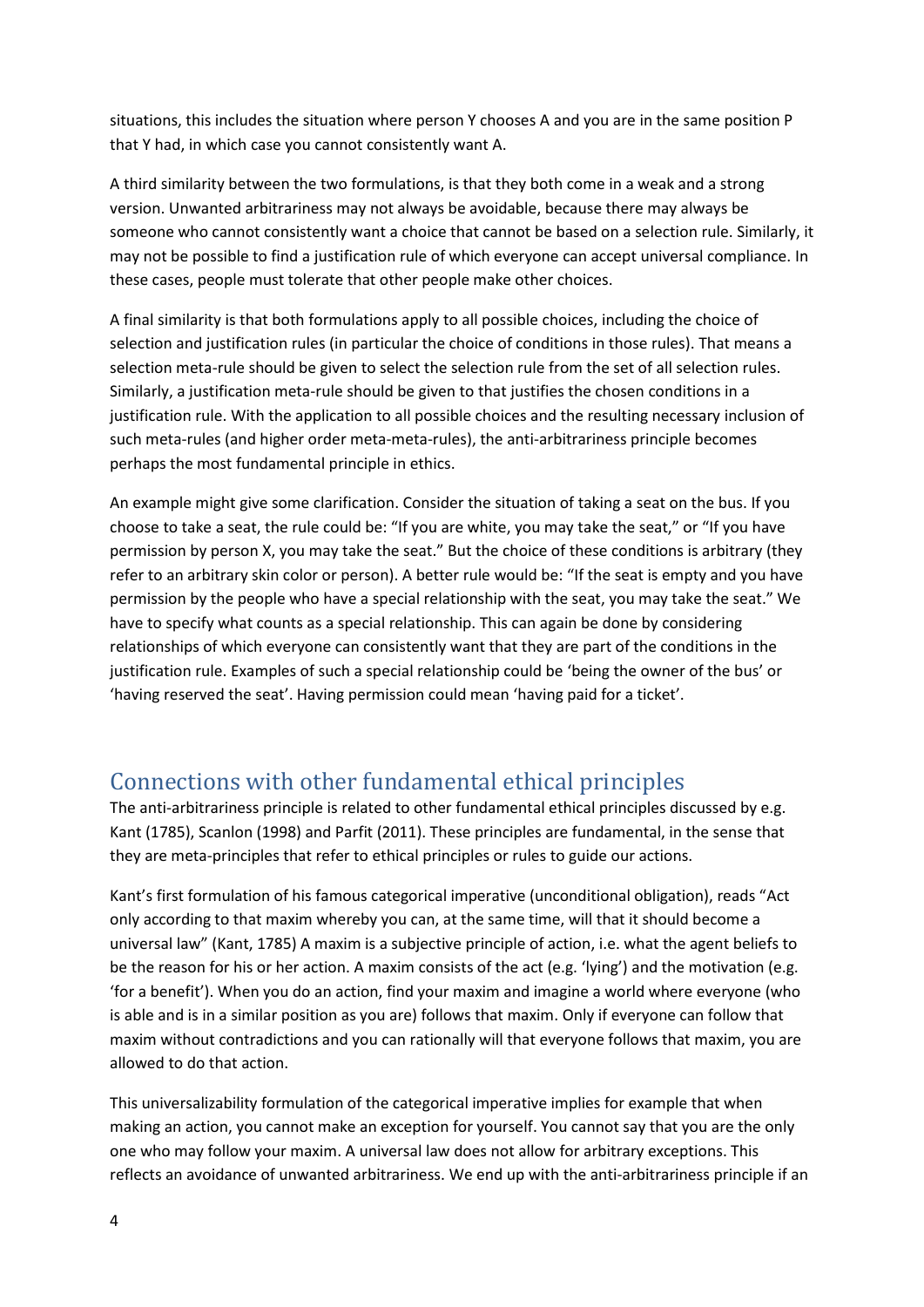act is interpreted more generally as a choice (such that the choice for inaction or allowing something to happen are also considered), a maxim is interpreted as a justification rule and 'rationally willing a universal law' is interpreted as 'consistently wanting or accepting a universal compliance of the justification rule'.

One important difference between Kant's principle and the anti-arbitrariness principle, is that Kant only considers the most general maxims such as 'lying for a benefit'. Although Kant claimed that lying is always wrong because a contradiction or irrationality occurs when everyone lies for a benefit, the anti-arbitrariness principle allows for lying in some situations, for example in order to save a life (e.g. when a murder asks you the hiding place of his target victim). I can consistently want that everyone follows the justification rule 'if the lie saves the life of an innocent person and has no serious negative side-effects, then you may lie.' Kant would only consider a justification rule 'if the lie has a benefit, then you may lie', and I cannot consistently want universal compliance of this rule.

Scanlon formulated a contractualist principle of wrongness: "An act is wrong if and only if any principle that permitted it would be one that could reasonably be rejected by people moved to find principles for the general regulation of behavior that others, similarly motivated, could not reasonably reject" (Scanlon, 1998, p4) This can also be turned into the anti-arbitrariness principle, when 'a principle that permitted the act' is interpreted as the justification rule for a choice, 'could reasonably be rejected' is interpreted as 'cannot be consistently wanted when universally complied', and 'by people' means 'by at least one person'.

One important difference between Scanlon's principle and the anti-arbitrariness principle, is that Scanlon only considers a restricted group of people that could reasonably reject a principle, namely those people who are moved to find principles. This reflects a contractualist position, as only those people are able to mutually agree to a 'contract', i.e. a set of principles for the general regulation of behavior. In contrast, as the definition of unwantedness refers to someone's subjective preferences, the anti-arbitrariness principle includes everyone who has preferences. That includes e.g. young children and non-human animals.

Parfit made an important attempt to unify the Kantian and contractualist moral theories with a third theory, rule consequentialism, by suggesting that their fundamental principles could be interpreted in a converging way. This 'Triple Theory' is summarized as (Parfit, 2011, p412):

"An act is wrong if and only if, or just when, such acts are disallowed by some principle that is

- 1. one of the principles whose being universal laws would make things go best
- 2. one of the only principles whose being universal laws everyone could rationally will, and
- 3. a principle that no one could reasonably reject."

The second and third conditions represent Kantianism and Scanlonian contractualism. The first condition refers to rule consequentialism (which says that everyone following the obligatory rules or principles generates the best consequences). Again, its reference to principles being universal laws reflects an anti-arbitrariness condition, but the words 'making things go best' require more translation work to arrive at the anti-arbitrariness principle. Perhaps what makes things go best is a kind of preference satisfaction, such that a bridge can be built with the notion of unwantedness.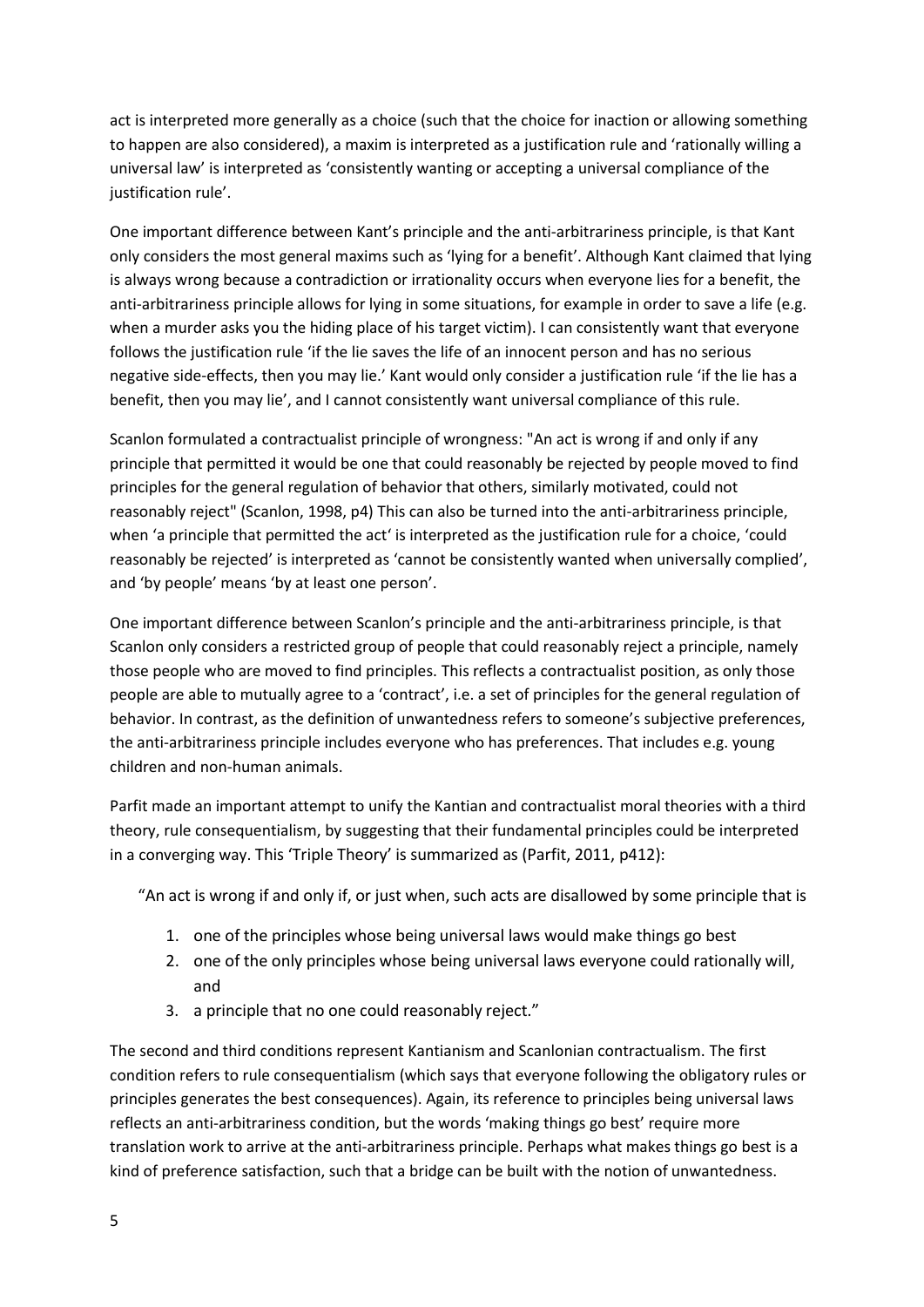Expressed in a shorter 'Kantian contractualist' formula, Parfit claims: "Everyone ought to follow the principles whose universal acceptance everyone could rationally will." This unified formula turns into the anti-arbitrariness principle, by translating "Follow the principles", "universal acceptance" and "everyone could rationally will" into respectively "give justification rules", "everyone follows those rules in all possible situations" and "everyone can consistently want".

### The structure of arbitrariness

We can study unwanted arbitrariness by the most simple but sufficiently general structure: a choice set containing two elements {X,Y}. One could choose both elements, in which case there is no arbitrary selection of elements (there is only one way to select both elements). Or one could choose one element, either X or Y. This allows room for arbitrariness: if X is chosen, one could ask for the selection rule why X instead of Y is chosen. Finally, one could choose none of the elements, in which case there is no arbitrariness possible. This can be summarized in a hierarchy of levels:

- Top level (no arbitrariness possible):  $\{X,Y\}$  (the full set of all elements)
- Intermediate level (arbitrariness possible):  $\{X\}$  or  $\{Y\}$  (the subsets of individual elements)
- Bottom level (no arbitrariness possible): { } (the empty set)

Only at the intermediate level is arbitrariness possible. This arbitrariness can be called first-order or horizontal arbitrariness, because there is another, meta-level arbitrariness possible, namely the choice of the level. We can consider the set of levels: {Top level, Intermediate level, Bottom level}. If one chooses the top level without following a selection rule, that choice is arbitrary. This secondorder arbitrariness can be called vertical arbitrariness. One could use a selection rule, such as 'choose the level that does not allow for horizontal arbitrariness and contains at least one element', that uniquely selects the top level. Now the choice for the top level is no longer arbitrary (i.e. no vertical nor horizontal arbitrariness), but the choice of the selection rule can be arbitrary, because one could equally choose a selection rule such as 'choose the level that does not allow for horizontal arbitrariness and contains no elements' (which selects the bottom level) or 'choose the highest level where horizontal arbitrariness is possible' (which selects the intermediate level). Hence, there is a third-order arbitrariness. This indicates that there will always be some kind of arbitrariness. Arbitrariness may not always be unavoidable.

### How to avoid unwanted arbitrariness?

Horizontal arbitrariness involves choosing an element from a choice set. One way to avoid unwanted horizontal arbitrariness is by choosing the full set of choices (the top level) or choosing the empty set (the bottom level). However, it may not always be possible to choose the full or the empty set, because of some logical inconsistency. It may also be less desirable to choose the top or the bottom level. This undesirability happens in a general sense when at least someone cannot consistently want the full set or the empty set, or it happens in a more strict sense of 'Pareto dominance': when those who cannot consistently want the intermediate level also cannot want the top or bottom level, and at least one person who can consistently want the intermediate level cannot consistently want the top or bottom level (in this case the top or bottom level is Pareto dominated by the intermediate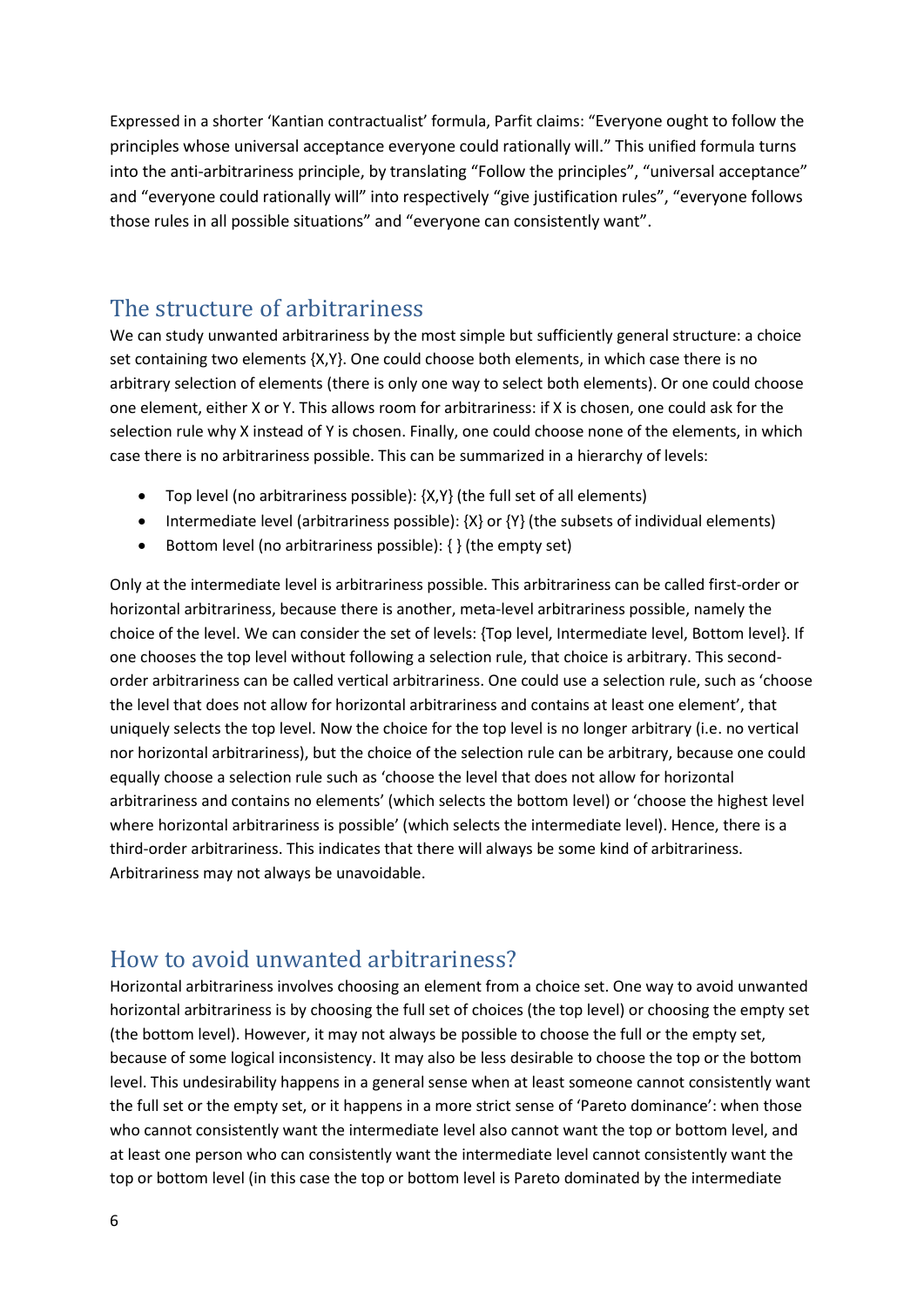level). We can categorize the situations where choosing the intermediate level is unavoidable or more desirable.

*The full set and empty set are impossible*: these situations often involve a choice set {do X, don't do X}. Of course, choosing both or choosing neither, is impossible.

*The full set is impossible, the empty set undesirable* (i.e. not wanted by at least someone): consider a choice between moral theories {moral theory X, moral theory Y}. Moral theories, such as a utilitarian welfare ethic and a deontological rights ethic, are based on universal principles. We may have a choice between {maximize total welfare, minimize the use of people against their will as merely a means to someone else's ends}. Respecting both principles of both utilitarian and deontological theories is logically impossible: there are cases when maximizing welfare involves using people as a means against their will. Choosing none of the principles and moral theories is not impossible, but it is undesirable, because it is likely that at least someone cannot consistently want an anything goes situation without guiding ethical principles.

*The full set is undesirable, the empty set impossible*: suppose that helping both persons X and Y is impossible, and one faces a choice between {don't help X, don't help Y}. It is possible to choose both, but if both people want to be helped, this is less desirable than choosing either one of the options.

*The full set and the empty set are undesirable*. An instructive example is the choice of road traffic laws, such as the choice set: {make driving left permissible, make driving right permissible}. Choosing none of the options implies a prohibition of driving, and there are people who want to drive. Choosing both options results in more unwanted traffic accidents. Another example is: {eliminate starvation by feeding hungry people, eliminate starvation by killing hungry people}. Hungry people cannot consistently want the empty set, because that means not eliminating starvation. And they do not want the full set either, as that involves killing hungry people.

If choosing the intermediate level is unavoidable or more desirable, we might face horizontal arbitrariness, unless we are able to use a selection rule that selects one of the elements at the intermediate level. We can look for a rule 'If a set of conditions C are satisfied, then choose X instead of Y.' Now the challenge becomes choosing a proper set C of selection rule conditions that everyone can consistently want (otherwise, the choice of the selection rule itself generates unwanted arbitrariness). If such conditions cannot be found, then we have truly unavoidable unwanted arbitrariness.

One starting point for the selection rule could be: 'If choosing X can be consistently wanted by most people, then choose X.' It is already possible that everyone can consistently want this condition C that represents the majority criterion. If there remain some people who can reasonably object against this majority criterion, then they can propose another criterion (i.e. another set of conditions for the selection rule). Now we face the choice of selecting an element from the set {majority criterion, another criterion}. Choosing both elements (the full set) is impossible, choosing the empty set undesirable. To avoid horizontal arbitrariness, we need another, higher level selection rule that selects either the majority criterion or the other criterion. This process can continue to even higher levels. We can go on as far as is feasible, to minimize unwanted arbitrariness. But the further we go, the more important the choice of a higher level selection rule becomes, the more depends on it, and the harder it becomes to have reasonable objections against the choice. The preferred higher level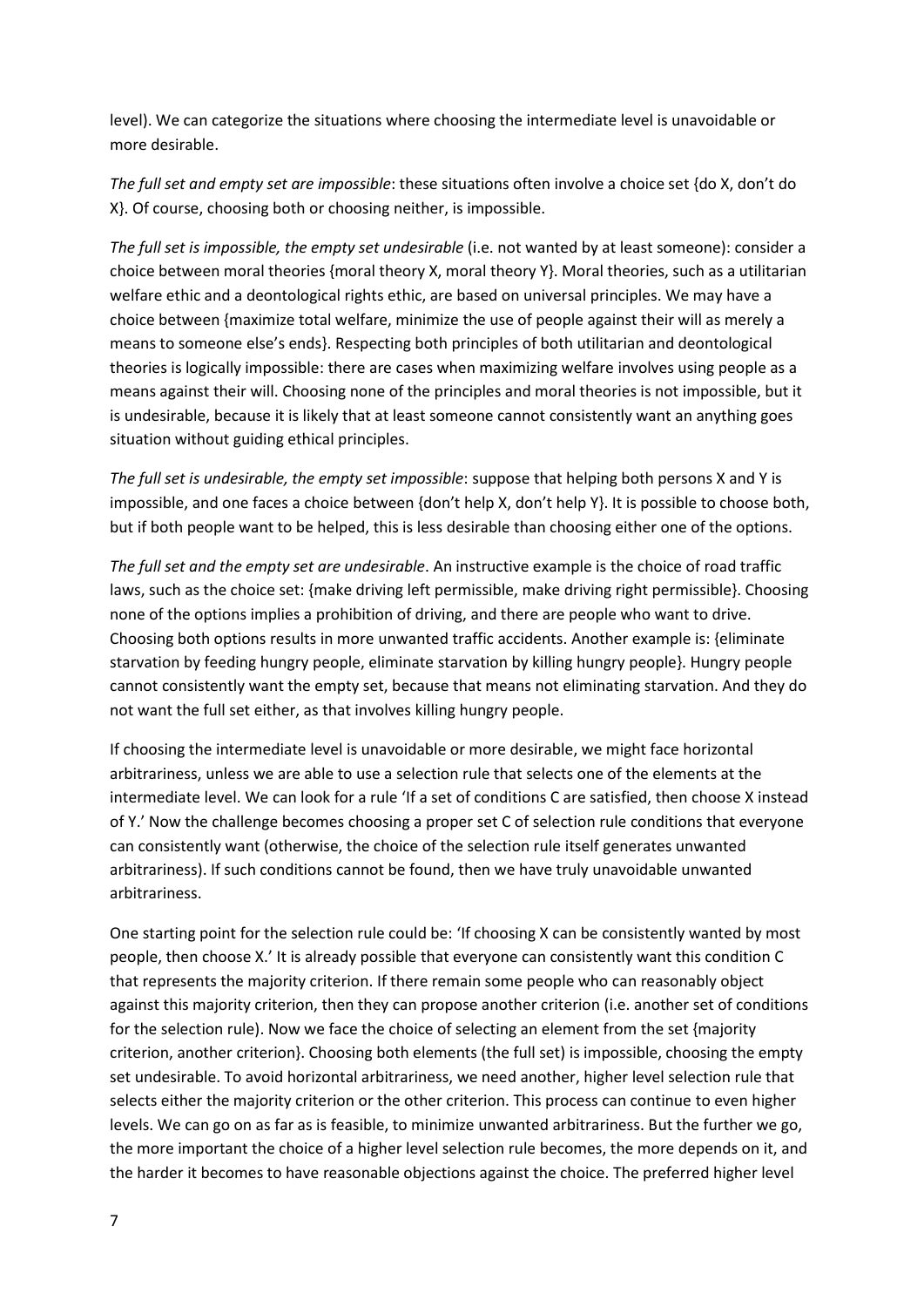selection rule becomes so fundamental, that one is likely to have a strong preference for it. It is for example already difficult to have a stronger preference for another criterion than the majority criterion. That means the majority criterion selection rule is likely consistent with someone's largest consistent set of that person's strongest subjective preferences.

With the above line of reasoning, we can apply the anti-arbitrariness principle to itself. The choice set involves the two options {avoid unwanted arbitrariness as much as possible, don't avoid unwanted arbitrariness as much as possible}. Choosing both or none of the options is impossible. So we are stuck at the intermediate level, where we can arbitrarily pick one of the two options. But picking the second option (not avoiding unwanted arbitrariness) immediately becomes extremely unwanted. Allowing avoidable unwanted arbitrariness has so many ramifications, that it is likely in contradiction with anyone's largest consistent set of strongest subjective preferences. So you cannot consistently want the arbitrary choice for the second option.

To see this in more detail, suppose that you disagree with the anti-arbitrariness principle. You say that avoidable unwanted arbitrariness is permissible. But then you cannot give reasonable counterarguments when I allow unwanted arbitrariness in my moral choices. I may follow arbitrary principles that you cannot consistently want. When I impose my choices on you, you are not able to complain. You are not able to give justified arguments against the imposition of my choices, because you acknowledged that unwanted arbitrariness is allowed, and hence that it is permissible to arbitrarily ignore or violate someone else's largest consistent set of strongest preferences.

If you permit unwanted arbitrariness, I can say to you that your moral values and judgments are not valid. And if you complain and say that your ethical theory is valid, then I can reply that if you are allowed to arbitrarily exclude other moral views and make an ad hoc exception for your own moral rules, then so am I. So I may even make the exception that everyone's moral views should be respected, except yours. All your objections can easily be bounced back by saying: "If you are allowed to arbitrarily do that, then so am I, and so is everyone. What would make you so special that you are allowed to arbitrarily exclude others but I am not? You should not arbitrarily pick yourself from the set of all individuals and say that you are the only one who may do that thing." In summary: rejecting the anti-arbitrariness principle while avoiding irrationality, is extremely difficult, if not impossible.

The above discussion applies to the cases where the top and bottom levels are impossible or undesirable. There are two other interesting categories to consider.

*The full set is possible and not clearly undesirable, the empty set is undesirable or impossible*. A prime example is the choice set {I decide, you decide}, or {I have a right to vote, you have a right to vote}. Someone has to decide, and at least someone wants to vote, so the bottom level is impossible or undesirable. But choosing the intermediate level and arbitrarily choosing one of the options results in a kind of dictatorship where one person can decide or vote.

*The full set is impossible or undesirable, the empty set is possible and not clearly undesirable*. Here we deal with choice sets such as {harm person A, harm person B} or {privilege A over B, privilege B over A}. It is undesirable to harm both A and B and it is not possible to privilege A over B and B over A at the same time, so the top level is undesirable or impossible. But choosing the intermediate level and arbitrarily choosing one of the options results in a kind of discrimination where one person is harmed or disadvantaged.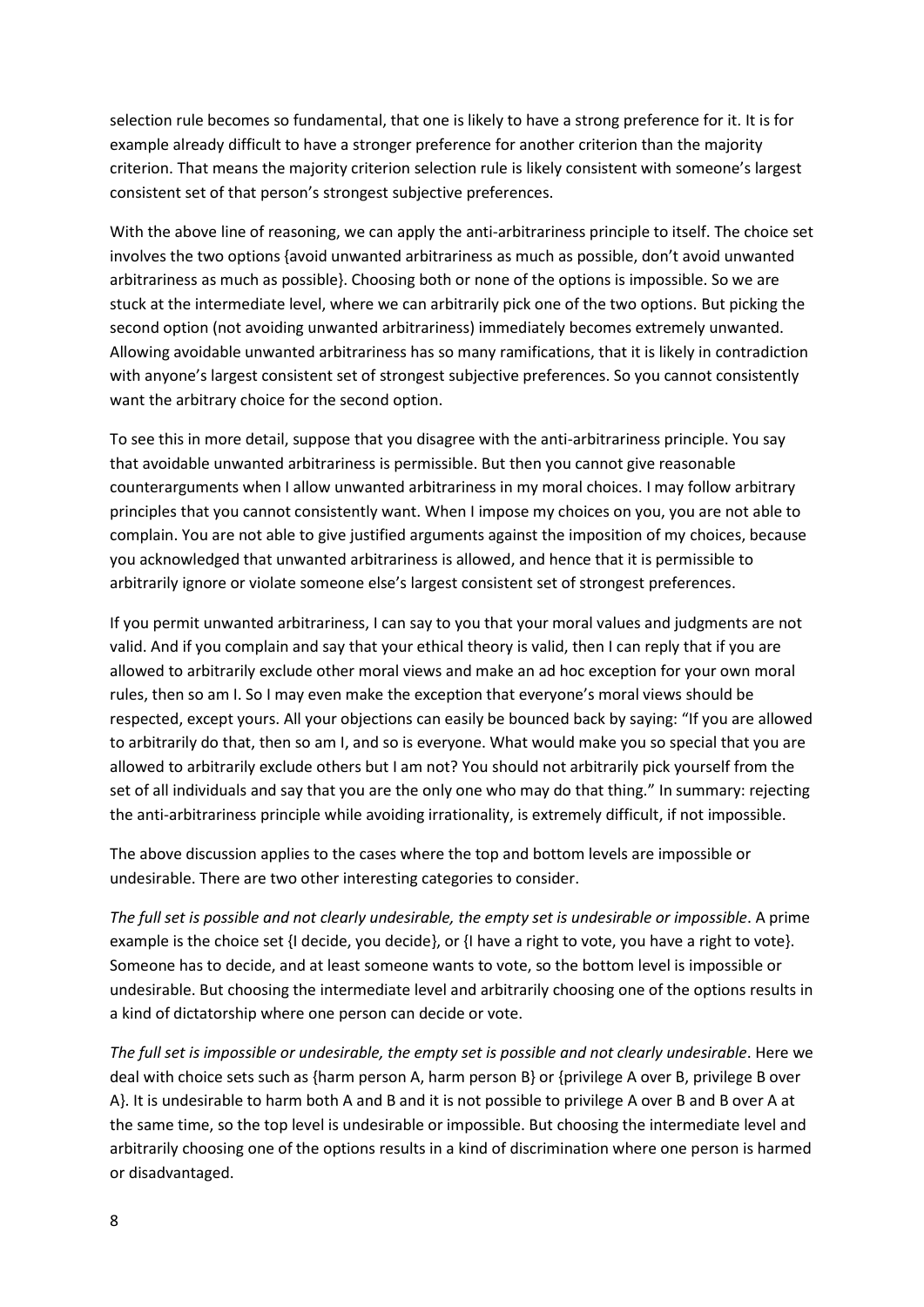As the anti-arbitrariness principle deals with choices and rules, we are confronted with two important questions. Who decides or chooses the choices and rules? And who is affected by the choices and rules? These two questions relate to the dual problems of dictatorship and discrimination. The next two sections discuss how the anti-arbitrariness principle implies the nondictatorship and non-discrimination principles.

## Implication 1: non-dictatorship

The non-dictatorship principle says that no-one should have the unconditional power to always unilaterally make decisions that negatively affect some other people. A vote is a power (or right) to influence a decision (the outcome of a decision process) made by a group, such that the outcome is more in accordance with one's personal preferences. In a dictatorship, there is at least one individual whose vote is excluded from the decision process and who does not want this exclusion. A dictatorship clearly violates the anti-arbitrariness principle, because the choice for the dictator is arbitrary (as the dictator's power is unconditional, no rule was followed to grant that power), and unwanted (when there are affected people who do not want the decisions made by the dictator).

Suppose person X wants to make choice A, but person Y cannot consistently want the consequences of that choice, and hence prefers choice B. Instead of the principle might makes right, which is a dictatorship of the most powerful, those people can look for other methods to decide who gets to decide. One such alternative method is generating justifications by giving arguments. Instead of the strongest person winning, now the strongest reason, justification or argument wins. The principle that the best argument wins, is also arbitrary, just like the principle that might makes right, but it is less likely to be unwanted.

Person X can simply claim: "I, person X, decides." This is the moral rule: "If the person is X, then that person may choose." Person Y does not want that, and counters: "No, person Y decides." The justification rule proposed by person X refers to X, and that choice should be justified as well. So person X can claim the meta-rule: "Person X decides who decides." But here again, person Y can complain, and the meta-rule arbitrarily refers to person X again. This discussion can go on to infinity. For practical relevance, the anti-arbitrariness principle should state that an infinite regression of justification rules is not allowed.

The non-dictatorship principle can also be applied to moral theories. These theories are logical systems of ethical principles that represent moral intuitions or values. There are different moral theories, such as a deontological rights ethic, a consequentialist utilitarian welfare ethic, a libertarian ethic or pluralist ethics that combine several ethical principles. But which theory should we choose? The anti-arbitrariness principle sets strong constraints on a moral theory. The theory should be coherent in the sense that it should be constructed following some rules, such as:

- 1) One should not arbitrarily limit the ethical principles to an arbitrary group of objects, beings or individuals.
- 2) One should not arbitrarily give weaker moral intuitions stronger priority. One should not arbitrarily change or exclude basic moral judgments.
- 3) One should not arbitrarily allow inconsistencies and gaps in the ethical system.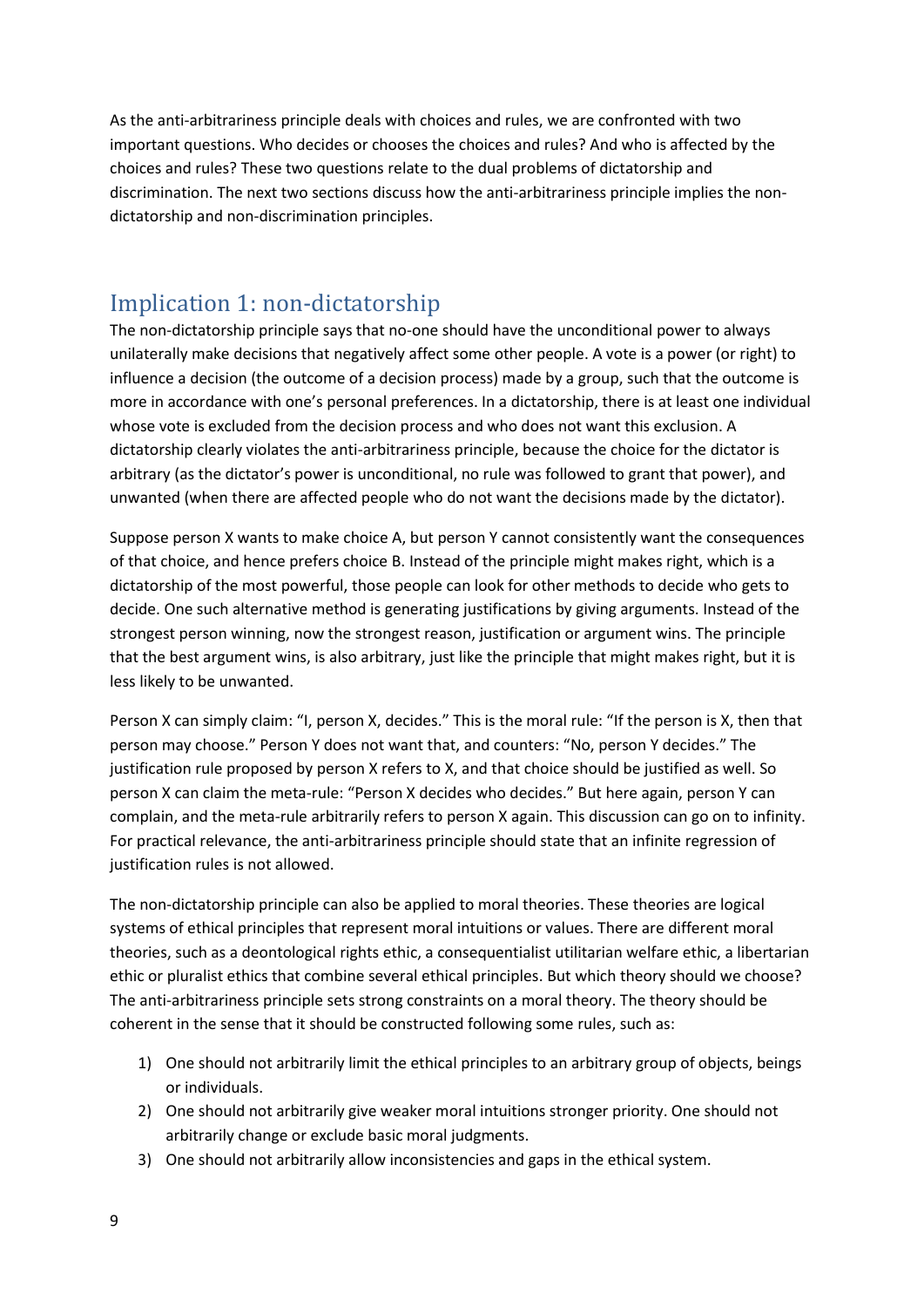- 4) One should not arbitrarily introduce ambiguous or vague principles that one can interpret and apply arbitrarily in concrete situations.
- 5) One should not arbitrarily add artificial, complex, ad hoc constructions and exceptions to save the moral theory from counterintuitive implications.

These construction rules for a coherent theory can be consistently wanted. If for example I allow inconsistencies, gaps, ambiguities or arbitrary exceptions in my theory, then I have to accept that your moral theory also contains such things. With such an incoherent theory, you can easily justify choices that I cannot consistently want.

To avoid dictatorship, everyone is allowed to construct a coherent moral theory that best fits one's moral intuitions and values. Incoherent theories are impermissible. But there are many possible coherent moral theories. We do not have a rule that determines which of those coherent theories is the best. If we are against unwanted arbitrariness, we have to recognize that every equally coherent moral theory is equally valid. I cannot say that my coherent theory, based on my moral intuitions, is better than yours if both our theories are equally coherent. I prefer my theory, but I cannot impose my theory upon you, because what would make me so special that I would be allowed to do that? And the same goes for you and everyone else. It would be an unwanted kind of arbitrariness if I claim that my moral theory is special without good reason.

So picking one of the coherent moral theories always involves unavoidable arbitrariness. The nondictatorship principle says that we should democratically choose which moral theory to apply. And if you follow a coherent moral theory without being able to give a justification rule that selects that theory, you should tolerate that other people follow other coherent moral theories. We should be tolerant towards all other coherent ethical systems, no matter how much they go against our own moral intuitions.

A choice for an incoherent system, on the other hand, does not have to be condoned, because you can give a justification rule "If the theory is incoherent, then it is impermissible to choose it," and everyone can consistently want that everyone follows this rule. If you choose to follow an incoherent theory, I am allowed to reject that theory and impose my theory on you, and you are not able to complain. You are not able to give reasonable or justified counterarguments against the imposition of my ethical principles, because by following your incoherent theory, you are acknowledging that unwanted arbitrariness and hence arbitrary exclusion are allowed. That means it is also permissible to arbitrarily exclude your moral theory and ignore your moral views and ethical principles. You can only give a valid complaint or argument if you accept the anti-arbitrariness principle. Without that principle, any critique becomes invalid and complaints become impossible.

As the ethical systems of e.g. racists, rapists or religious fundamentalists contain inconsistencies, avoidable arbitrariness, unscientific beliefs and vague principle, they can easily be rejected. If your ethical system is more coherent than theirs, then you can rightfully say that your ethical system is better than theirs and then you may oppose their incoherent systems.

The prohibition of incoherent theories allows us to avoid an extreme form of moral relativism that says that all moral theories, including incoherent ones, are equally valid. This extreme relativism implies that everything would be permissible, and we cannot consistently want that. The non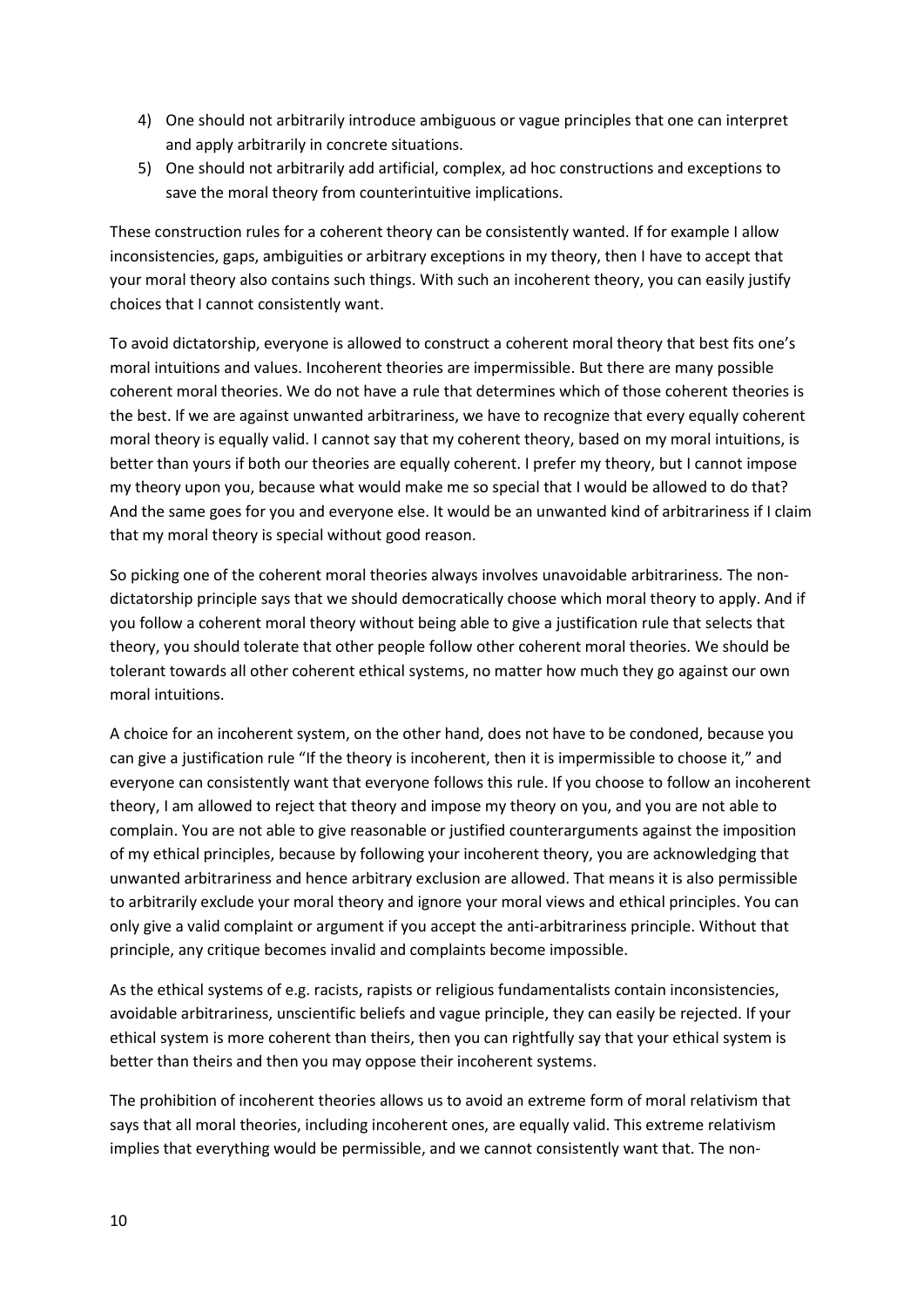dictatorial claim that coherent moral theories are equally valid is a kind of weak moral relativism, which is a consequence of the anti-arbitrariness principle.

How do we deal with that plentitude of coherent ethical systems that are equally valid? Everyone (who is able to do so) constructs their own coherent ethical systems, and we can aim for a consensus or democratic compromise between everyone's system by using a democratic procedure. In a democracy, everyone has one vote, or everyone's vote is equally important, because we cannot say that one vote (one coherent theory) is better than someone else's. But those who cannot provide a coherent moral theory that does not contain unwanted arbitrariness, lose their vote. Or in other words: in this moral democracy it is not allowed to vote for parties who have incoherent moral theories, such as racist parties. Those parties cannot participate in elections.

Note that the coherence of moral theories imposes very strong constraints on the construction of moral theories. We can expect that the resulting theories that people construct, if they follow the anti-arbitrariness principle carefully, are not extremely divergent from each other. This strong selection and convergence of moral theories makes a democratic choice of theory more feasible.

So there are two reasons why our moral theories should not contain unwanted arbitrariness. First, if it contains such arbitrariness, someone else is allowed to arbitrarily reject our theory and we are not able to complain. Second, the avoidance of unwanted arbitrariness puts strong constraints on the possible moral theories, which makes a democratic consensus between the resulting coherent moral theories more feasible.

# Implication 2: non-discrimination

Discrimination can be defined in different ways, suitable for different contexts (see e.g. Altman 2016). One could for example define discrimination merely as a different treatment of two individuals (or groups of people), but then we must distinguish permissible versus impermissible discrimination and define the latter. The following definition of arbitrary discrimination is suitable to derive the non-discrimination principle from the anti-arbitrariness principle.

Arbitrary discrimination of individual (or group) A relative to B is a systematically different treatment of A and B, whereby

- 1) B gets more advantages than A,
- 2) A has a lower moral status than B (e.g. A has less intrinsic value or weaker rights than B) in the sense that one would not tolerate swapping positions (treating A as B and B as A), and
- 3) there is no justification or the justification of the difference in treatment refers to morally irrelevant criteria (properties that are not acceptable motives to treat A and B differently in the concerned situation), whereas A and B both meet the same morally relevant criteria to treat and value them more equally.

The first two conditions reflect unwantedness. The discriminated person A does not want the disadvantage, but also the person who discriminates does not want swapping positions of A and B. The third condition reflects arbitrariness, i.e. the lack of a justifying rule. Discrimination is based on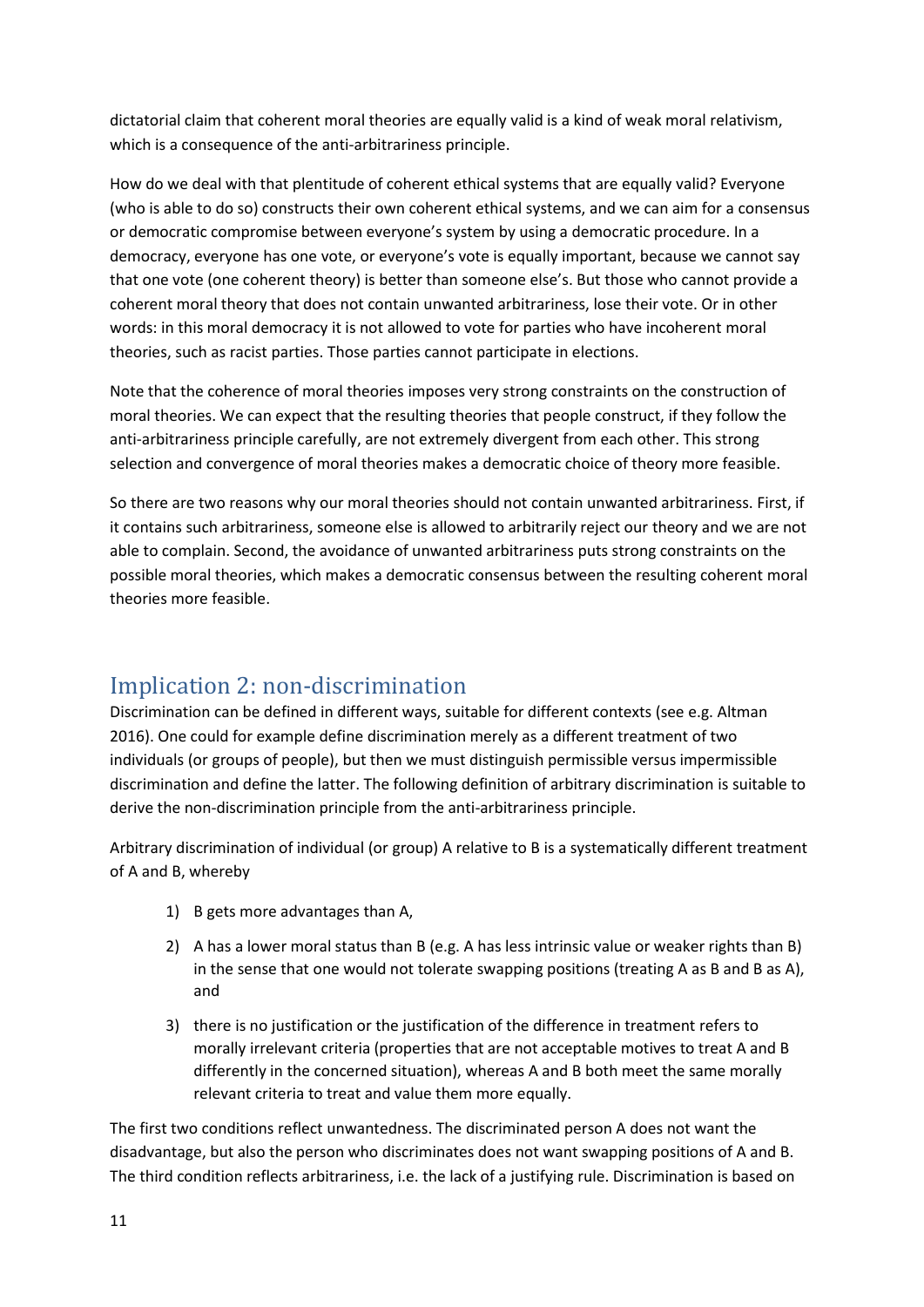arbitrariness, and this arbitrariness is avoidable and unwanted, because the discriminated people do not want their negative treatment, their arbitrary exclusion from the moral community.

The anti-arbitrariness principle specifies what counts as morally irrelevant criteria. A criterion or property is morally irrelevant when it is

- arbitrary (there is no non-circular rule that selects the property out of a multitude of similar kinds of properties),
- contingent (not present in all possible worlds) or not intrinsic (it does not refer solely to the individual possessing the property), or
- ambiguous (the property is inherently difficult to detect, define or delimit or it is nonempirical, which means there are no scientific criteria and methods – not even in principle – to clearly see whether the property is present).

Of course if the property is arbitrary, it violates the anti-arbitrariness principle. If the property is contingent or not intrinsic, there is also an arbitrariness in the sense that the property depends on contingent (accidental) circumstances that could have been different in another possible world. Someone's rights should not depend on contingent properties, because we can ask the question: why should that individual get rights in this possible world but not in that? And if the property is difficult to detect or delimit, there is the risk that one arbitrarily assigns the property as one pleases.

Examples of criteria that are morally irrelevant because of the above reasons, are: physical characteristics and appearances (e.g. skin color, behavior, gender), genetic properties (e.g. race, ethnicity, genetic kinship), preferences (e.g. sexual, political), supernatural properties (e.g. having a soul) or belonging to an arbitrary group.

As a concrete example of the non-discrimination principle, consider the choice of moral community: the subset of all entities in the universe that have moral status (in the sense of e.g. having moral rights). Consider only living beings. According to the biological classification, we can classify living beings in a vertical taxonomic hierarchy, with the taxonomic rank 'life' at the top, followed by ranks such as 'domains' (e.g. eukaryotes), 'classes' (e.g. mammals), 'orders' (e.g. primates), and finally the taxonomic rank 'populations' (races, subspecies) at the bottom. A white supremacist first chooses the lowest level in this hierarchy (the populations or ethnic groups), and then picks a subset at this level (the ethnic group of whites). Similarly, a speciesist first selects the level of the species, and then selects a specific species (e.g. *Homo sapiens*) as the moral community. If no selection rules were followed, these two choices involve respectively vertical and horizontal arbitrariness. We can first ask the non-trivial question: "Why choosing a species and not e.g. a biological order or a phylum?" And at the level of the species, we can ask: "Why choosing *Homo sapiens* (humans) and not e.g. *Sus scrofa* (pigs)?" One could answer: "Because most humans have the capacity for moral thought", but it is possible that this answer also applies to some levels up or down in the hierarchy. If for example there are less than 14 billion primates alive, containing more than 7 billion humans with the capacity for moral thought, then the majority of primates have this capacity. Hence, one could equally well first select the level of orders and then the order of primates. By selecting a biological group as a moral community, it is not easy to avoid arbitrariness.

The definition of discrimination means you can avoid discrimination in three ways: either treating A and B equally, tolerating swapping their positions or justifying the preferential treatment using nonarbitrary criteria.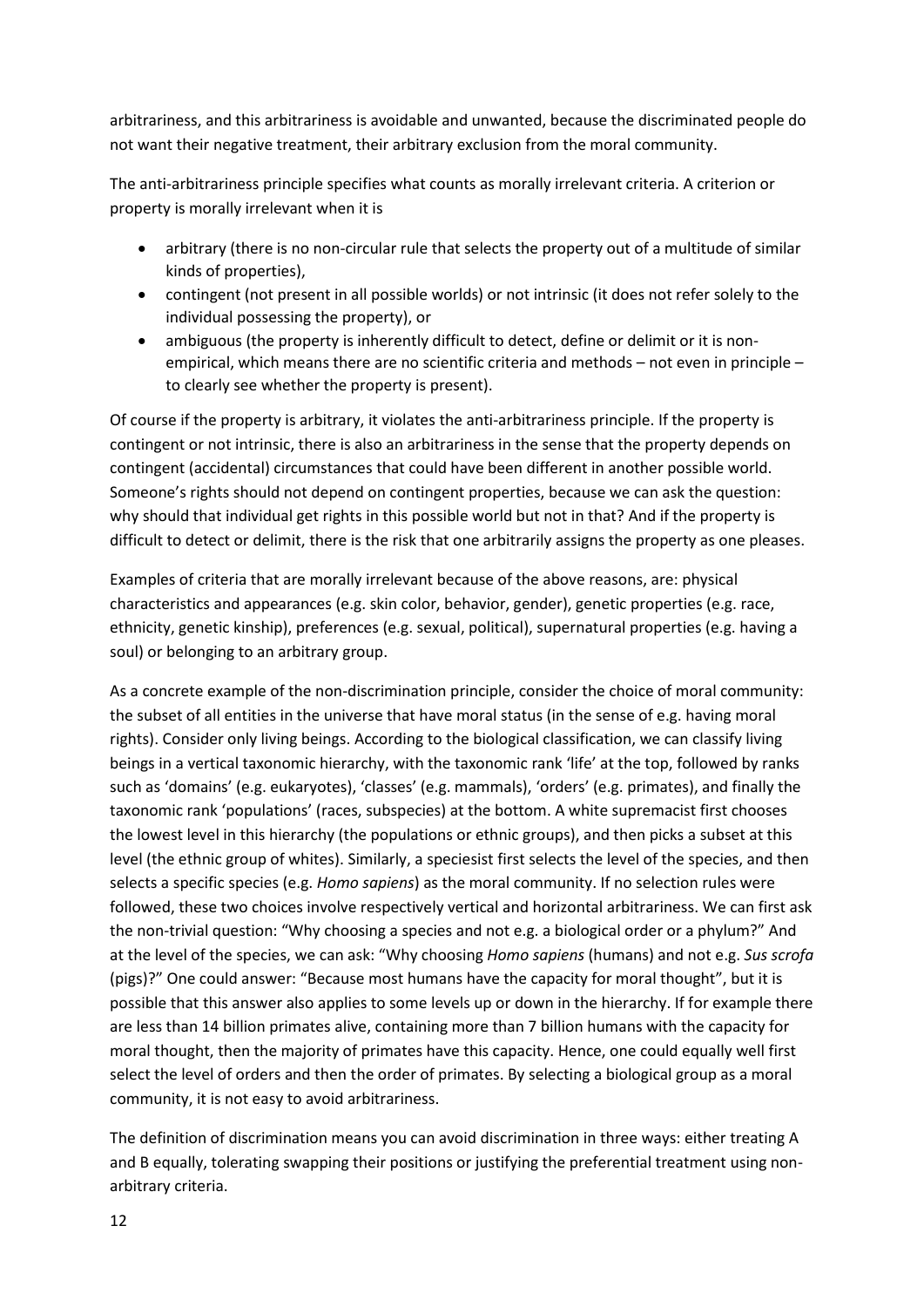If you tolerate swapping the positions of A and B, you give them equal moral value. This implies that some kinds of partiality are not (yet) discriminatory. Consider a burning house dilemma where you can either save Alice or Bob from the flames. Suppose you want to save Bob first because he is your child, whereas Alice is a child from another country, with another skin color. Non-discrimination does not imply that you should flip a coin and give each child an equal 50% survival probability. You are not a racist or sexist (at least not necessarily) if you want to save Bob, as long as you do not condemn someone else who wants to save Alice. If you criticize someone who saved Alice using arbitrary criteria such as skin color or gender, then you discriminate and then it becomes racism or sexism.

Considering the above, we can formulate the following ethical principle of tolerated partiality: when helping others, you are allowed to be partial in favor of one individual or group (e.g. your own child), as long as you tolerate someone else's choice to help the other party (e.g. another child). In this sense, saving your child is not inconsistent with the claim that all children have an equal moral value. Two children can have a different personal values for you, but they inherit an equal moral value when a tolerated symmetry (swapping their positions) is satisfied. Having a stronger empathic connection for one individual or having a stronger inclination to save one individual instead of the other, and acting on those feelings, is not necessarily discrimination.

This principle of tolerated partiality can be derived from the unwanted arbitrariness principle: everyone should tolerate your preference for saving the people you hold dear, even if your selection of those people is arbitrary (e.g. from my perspective), because everyone can consistently want to be able to save the people they hold dear.

What if you do not tolerate swapping the positions of Alice and Bob? Suppose Bob is your child and Alice is the name of my car. You would not tolerate me saving the car. The definition of arbitrary discrimination implies that to avoid discrimination, there must be a valid reason or justification, based on non-arbitrary criteria, why one entity (the child) is more important or valuable than the other (the car). In this example you can easily give a valid reason: the child has preferences to be rescued, to keep on living and to avoid the pain from the flames, whereas the car does not care at all about being burned or rescued.

Similarly, suppose you give a piece of chocolate to Bob, a child, instead of Alice, a dog. You have a non-arbitrary justification: chocolate is unhealthy for dogs. Being able to safely eat chocolate is a non-arbitrary criterion, because both the dog and the child prefer safe food. Non-discrimination does not say that we must treat everyone the same and give everyone the same food.

However, some reasons are invalid. For example, the reason to save Bob instead of Alice because Bob belongs to a certain social group or believes in a certain God. Those invalid reasons refer to arbitrary criteria, such as skin color, religious beliefs or group membership. A white supremacist might help Bob instead of Alice based on their skin colors, but what does skin color have to do with a preference to help or being helped? Skin color is but one bodily characteristic, and it is arbitrary to claim that this particular characteristic relates to subjective preferences.

To avoid discrimination, we have to expand the moral circle (Singer, 2011). This expansion visualizes the traditional approach in a rights-based ethic. One traditionally starts with the list of rights and then asks the question: what are the entities in the world that should get these rights? Then we see an expanding circle: from the individual to the family to the tribe to the ethnic group to the species,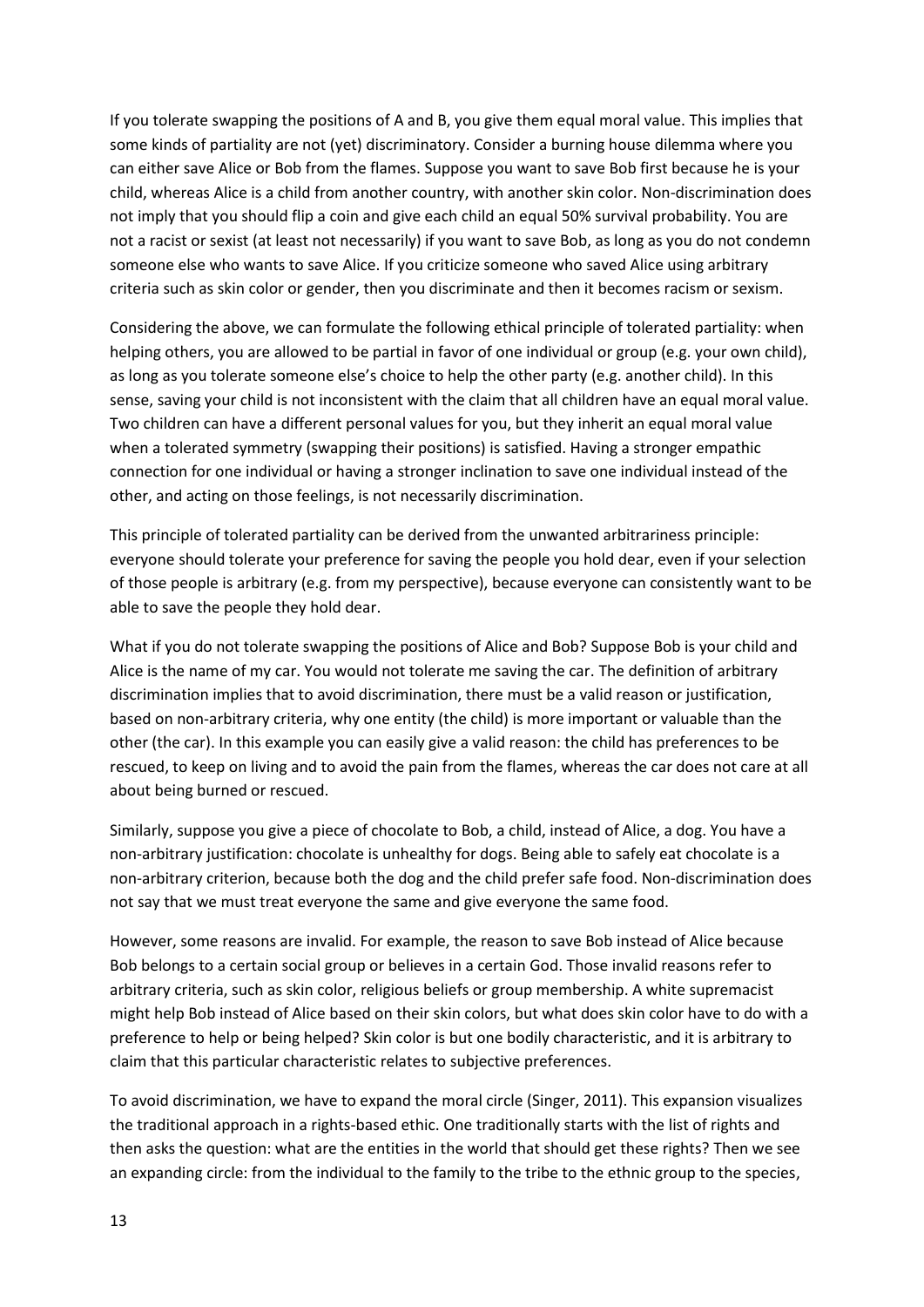ending up with the Universal Declaration of Human Rights. But selecting some entities or persons is arbitrary, and the consequences of this selection cannot be consistently wanted by individuals who are not selected.

The anti-arbitrariness principle suggests a reverse approach: to avoid arbitrary exclusions, we first start with the condition that everyone and everything gets rights. Then we ask the question: what are the basic rights that should be granted to all entities in the world?

Of course we cannot grant all possible rights to all entities, because that results in contradictions. Hence, the choice of rights might involve unavoidable arbitrariness. To avoid unwanted arbitrariness, we can look for the rights that are least unwanted or that can be selected following some rule.

Consider the right not to be killed. This right is trivially satisfied for non-living things, but if all living things get this right, we are no longer allowed to kill and eat plants. We can restrict this right to the right not to be killed against one's will. The addition of 'against one's will' is possible, because everyone can consistently want such addition. Assuming plants do not have a consciousness and hence no will, this right is trivially satisfied for plants: even if we eat them, we do not kill them against their will and hence do not violate their right. We can easily grant plants this right.

But this right can still be unwanted: there are situations where we can save many people, only by accidentally or unintentionally killing one person against his will. When that person is a rightholder who has the right not to be killed against his will, the presence of that person imposes a cost on others: the other people can no longer be saved. They lose the freedom to be saved. The rightholder becomes an obstacle: it would have been better for the other people if that one person was absent or did not exist.

As argued by Walen (2014), there is however another right that does not impose costs on others: the right not to be used as a means against one's will. One is used as a means for someone else's ends if one's existence and presence is necessary to achieve the ends. If everyone has this right instead of the right not to be killed, it is still allowed to save people by accidentally killing someone. Bringing into existence a person who has that right is not costly or harmful for others, because other people would not have been better-off if the person were absent.

This right reflects a Kantian mere means principle (see Kant, 1785 and Parfit, 2011): if 'use' generalizes to 'treat' and 'against one's will' translates into 'merely', the no-mere-means right says that we should not treat someone as merely a means for someone else's ends.

Now we can formulate a selection rule to select this no-mere-means right: choose the right that refers to the person's will and does not impose costs on others (in the sense that others would not be better-off if people who have the right were absent). The absence of costs means that it is difficult to complain against granting people this no-mere-means right. With the selection rule and the difficulty to complain, choosing this no-mere-means right is likely to avoid unwanted arbitrariness. Everything gets this right, but the right is only non-trivial for individuals who have a will (which consists of subjective preferences). This includes children and animals. As a practical result, this right imposes a duty of veganism. If animals have negative experiences when their bodies are used for food, their no-mere-means right is violated. And if only humans and some preferred non-human animals get this no-mere-means right, we are guilty of discrimination.